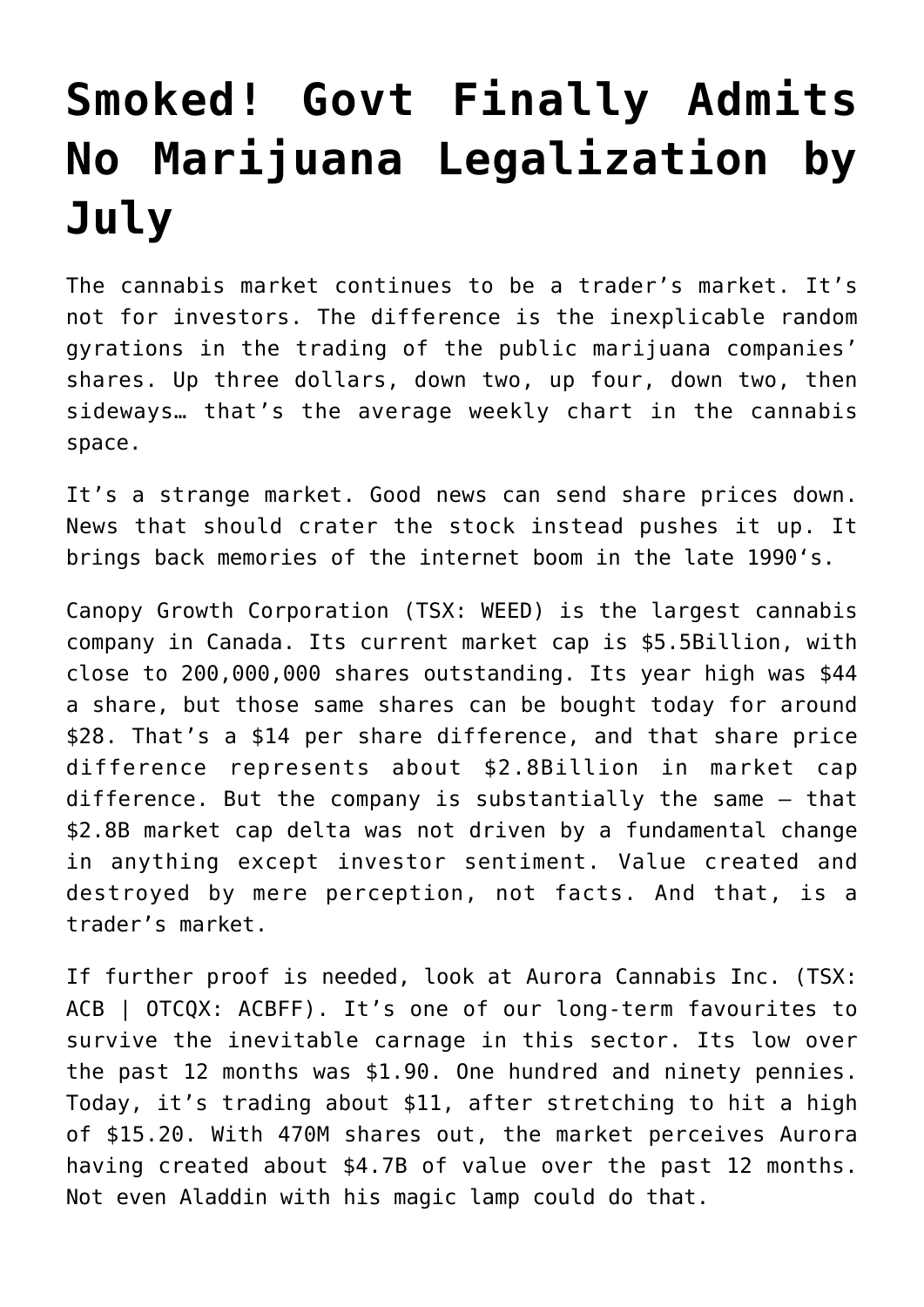The main reason for the irrational exuberance (thank you Alan Greenspan) is the federal government's campaign promise to decriminalize cannabis. Investors know the medical market is limited in size, and the real \$\$\$ will be in the recreational space, if it ever happens. Almost everyone takes it for granted that decrim will happen, on schedule, on July 1, 2018, despite the well-known fact a politician on a campaign trail makes more empty promises than does Harold Hill.

Also take into account the potential size of the market. Don't trust the numbers from people in the market who have a clear vested interest in a huge number. Instead, look to independent data sources, such as the [survey of 1,500 Canadians](http://www.macleans.ca/news/canada/how-big-is-canadas-marijuana-market-really/) conducted by Abacus Data on behalf of *Maclean's* as part of [The Canada](http://www.macleans.ca/tag/the-canada-project/#) [Project.](http://www.macleans.ca/tag/the-canada-project/#) It found that 84 per cent of respondents over 18 *never* smoke marijuana, and of the 16 per cent that do, daily users amount to only 5 per cent, and 3 per cent say they use a few times a week.

5 per cent of 32 million Canadians is 1.6M daily users. That sounds like a lot, but consider there are 89 licenced producers with many more applications in the pipeline. That's not a lot of users to spread around, and it gets worse when you consider that taxation and price controls have not yet been finalized. For many of the LP's, the only end game will be consolidation or bankruptcy.

Public consultation by the feds only closed three weeks ago on January 20, 2018. The infrastructure issues are so deep, so broad, so regulated by at least three other levels of government, that there is no way decrim can be implemented on the Liberals' schedule.

We've been warning about this since the Liberals started promising in 2014. This will be the fourth year that we've warned investors not to trust the government. Every time we've pointed this out, traders have objected: "The Liberals promised it and the govt needs the tax revenue. *Of course*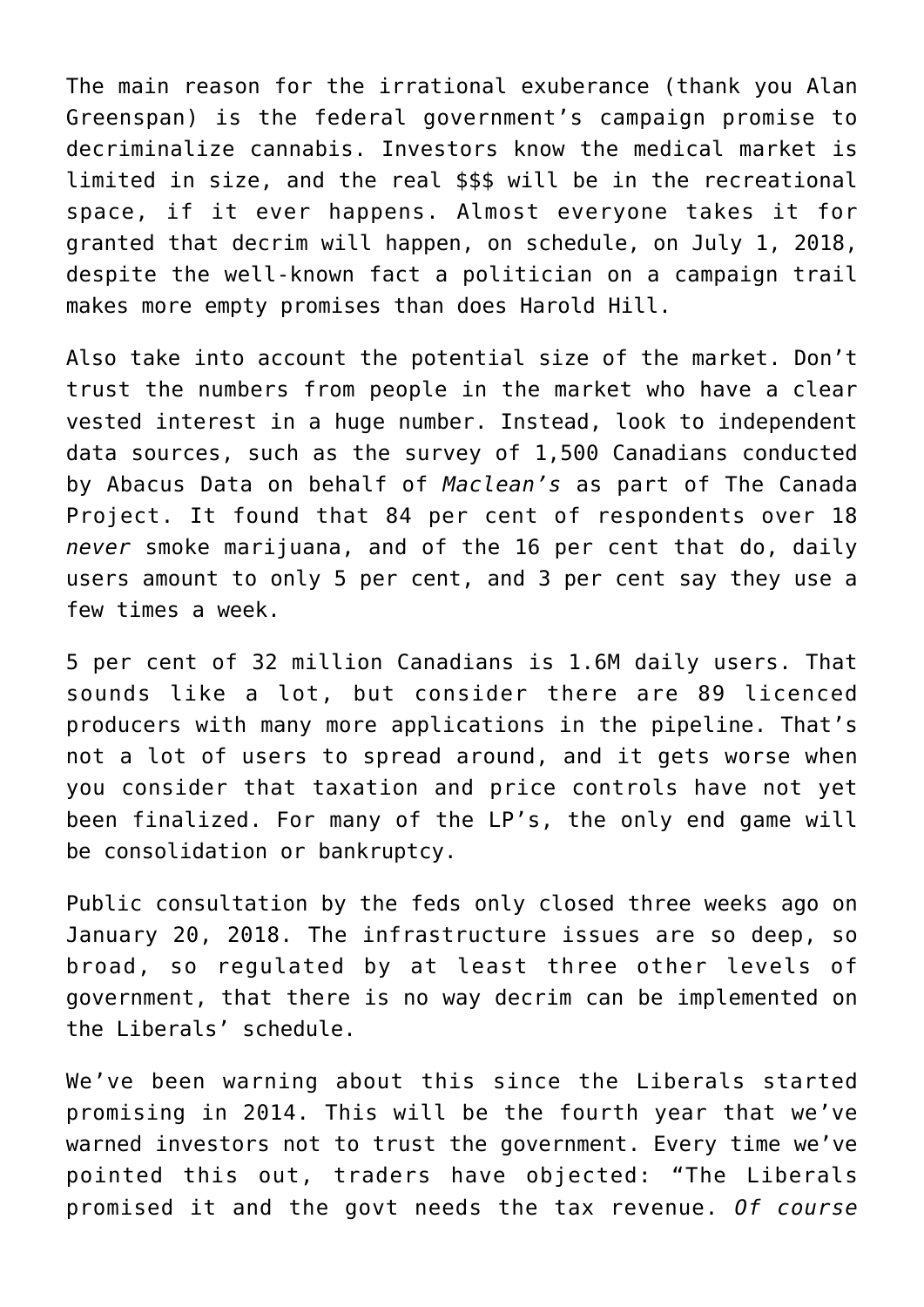cannabis will be decriminalized."

The Senate has already indicated it will not simply accept the Liberals' legislation, and there are still the persistent barriers created by international treaties like the [Single](https://www.unodc.org/unodc/en/treaties/single-convention.html) [Convention](https://www.unodc.org/unodc/en/treaties/single-convention.html) that need to be overcome. Even if those huge challenges are overcome, the implementation of the legislation requires a previously unheard-of level of co-operation at the municipal level, across Canada, across ten provinces and three territories.

But the federal government just told the market, NO. The first paragraph from an article in last week's [Globe and Mail](https://www.theglobeandmail.com/news/politics/regulatory-lag-to-push-legal-marijuana-to-late-summer/article37871180/?utm_source=Faecbook&utm_medium=Paid%20Social&utm_campaign=PM2018) summarizes the facts: "Canadians will have to wait until late in the summer before they will be able to legally consume cannabis under a new timeline laid out by the federal government – even if the Senate votes in favour of the legislation by May or June."

In a slippery bit of news that fell sideways into the media, Health Minister Ginette Petitpas Taylor told certain members of the Senate that the feds will wait 8 to 12 weeks after the legislation is passed (if it ever is passed) before actually decriminalizing cannabis, to give provinces and municipalities the time to create an implementation structure. If the legislation is passed for July 1/18, that means the earliest you can buy weed legally would be for your Thanksgiving party. This dovetails with our warnings that the government's timeline was impossible (see for example our detailed [article](https://investorintel.com/sectors/agribusiness-mmj/agbusiness-mmj-intel/marijuana-decrim-will-not-take-place-feds-timeline/) [from Sept/17\).](https://investorintel.com/sectors/agribusiness-mmj/agbusiness-mmj-intel/marijuana-decrim-will-not-take-place-feds-timeline/)

That interim period is important. It matters because it negatively impacts cash flow. It negatively impacts balance sheets. It impacts business plans and human resources decisions. And those impacts will play out in the market. The market is always wrong in the short term and right in the long term.